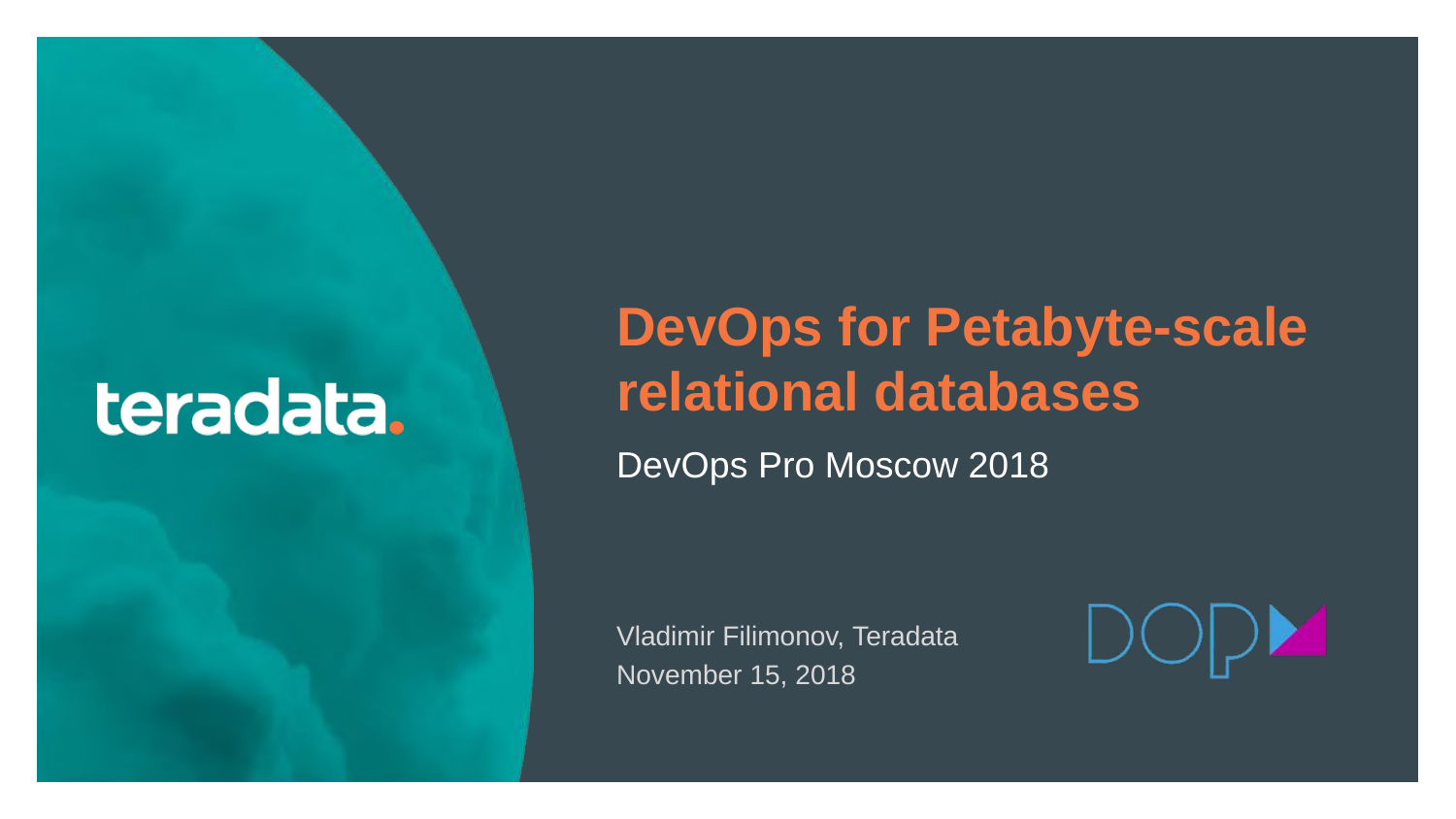## **Who are you?**

## **Vladimir Filimonov**

- First computer at age of 4
- Enterprise software development experience ~12 years
- Last 8 years focused on massive data analytics
- Solutions Architect at Teradata
- Live in Moscow
- Like squash and snowboarding

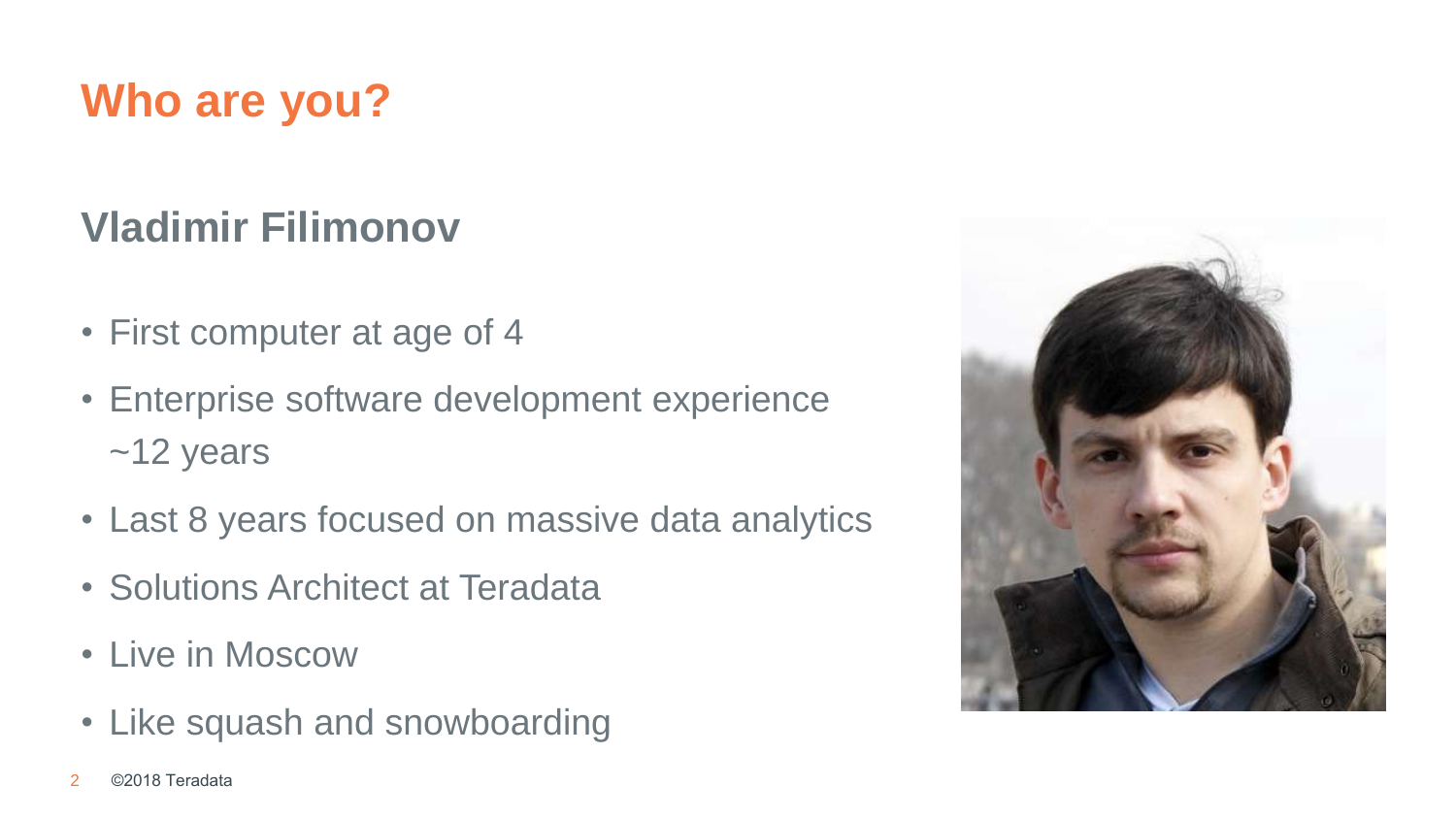## **Context**

Enterprise analytical ecosystems that include RDBMS

- DBMS: Teradata + others
- Environments: Mega-major enterprise companies
- Massive data volumes: 100s of Terabytes to Petabytes
- Normalized data models
- You can expect schema modification every day
- 10s to 100s developers concurrently creating apps on tops of data platforms
- Complex data flows (ETL/ELT workflows)
- Thousands of users / data consumers
- 3 ©2018 Teradata

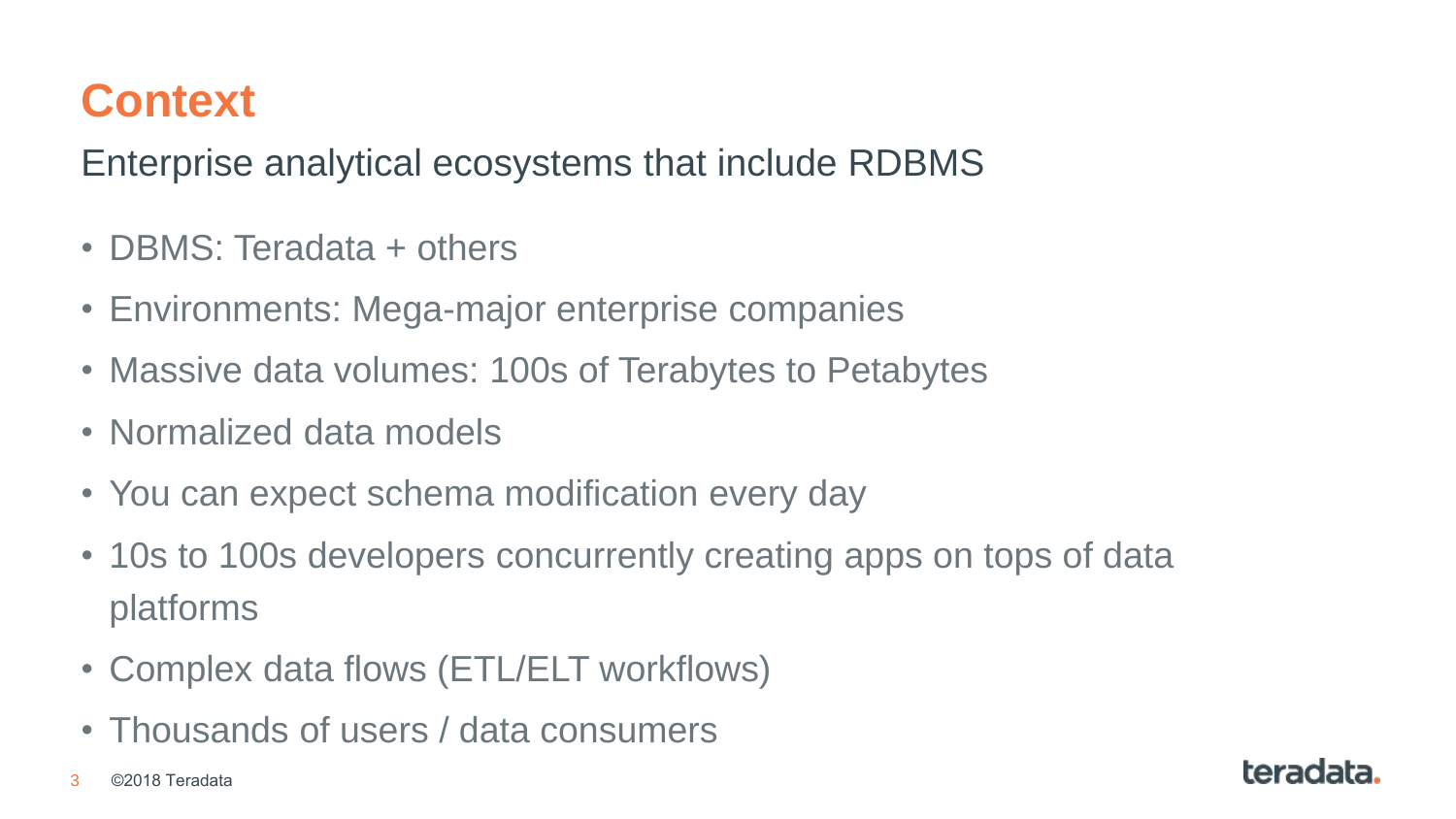## Analytic Ecosystem

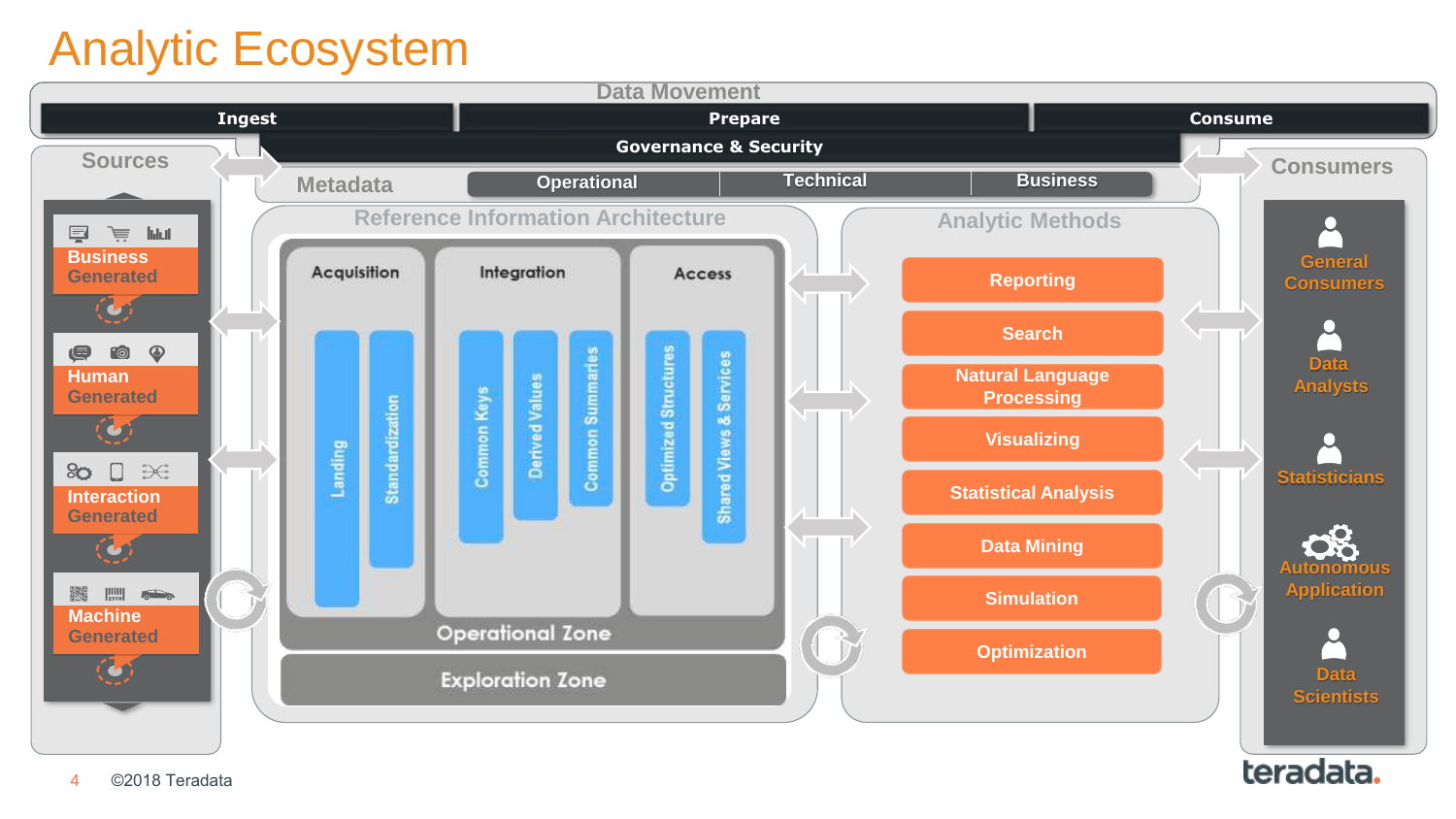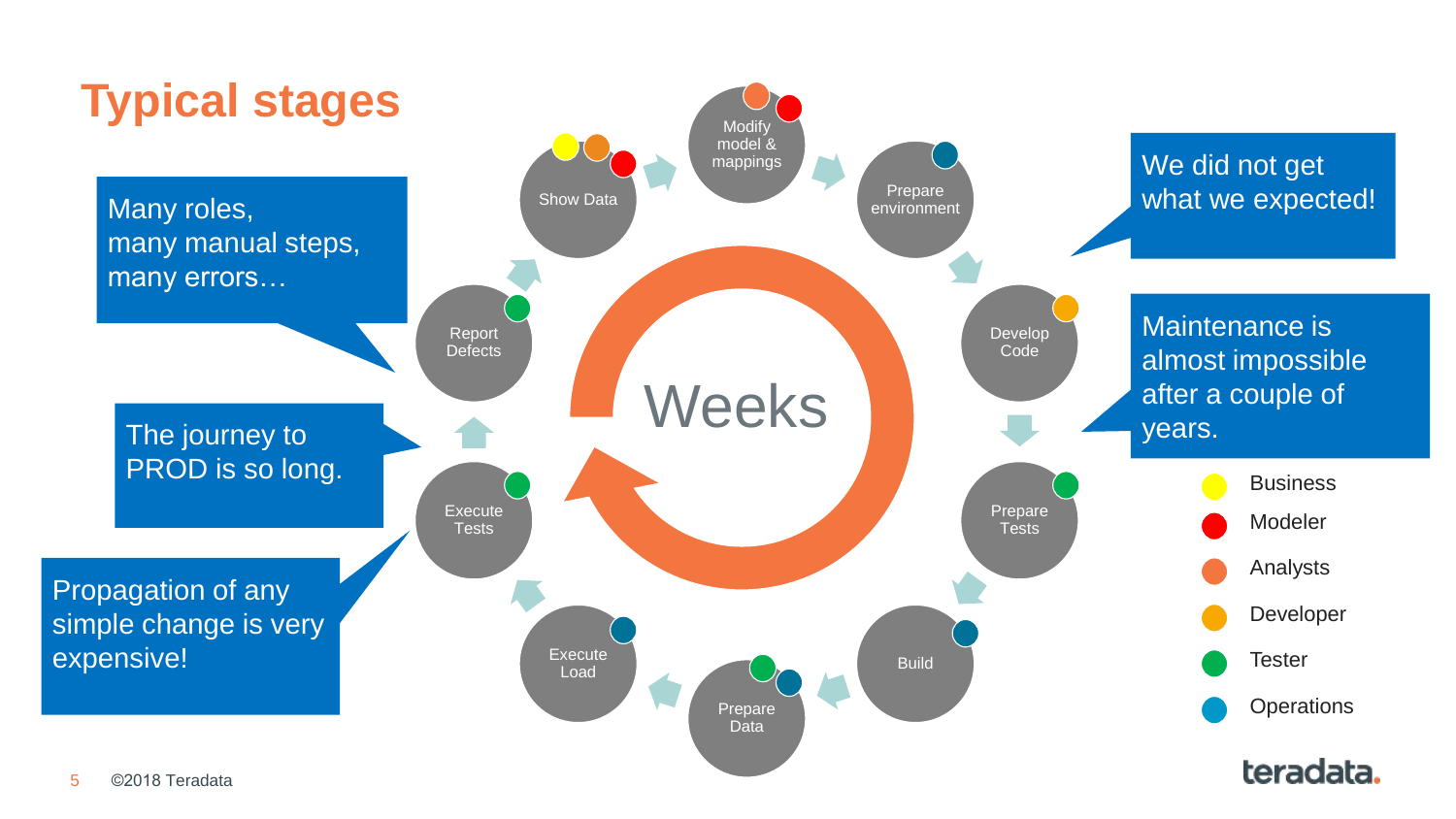## **What can be delivered as part of release**

In any combinations:

- Schema modifications (SQL/DDL)
- Data fixes (SQL/DML)
- Data migration scripts (SQL/DML)
- Database objects changes (beside schema) like transformation procedures, views, indexes, statistics etc. (SQL/DDL DCL)
- Data load jobs (ETL/ELT, depends on tool)
- Standardized (not self-service) data analysis entities (ex: BI reports, depends on tool)

6 ©2018 Teradata

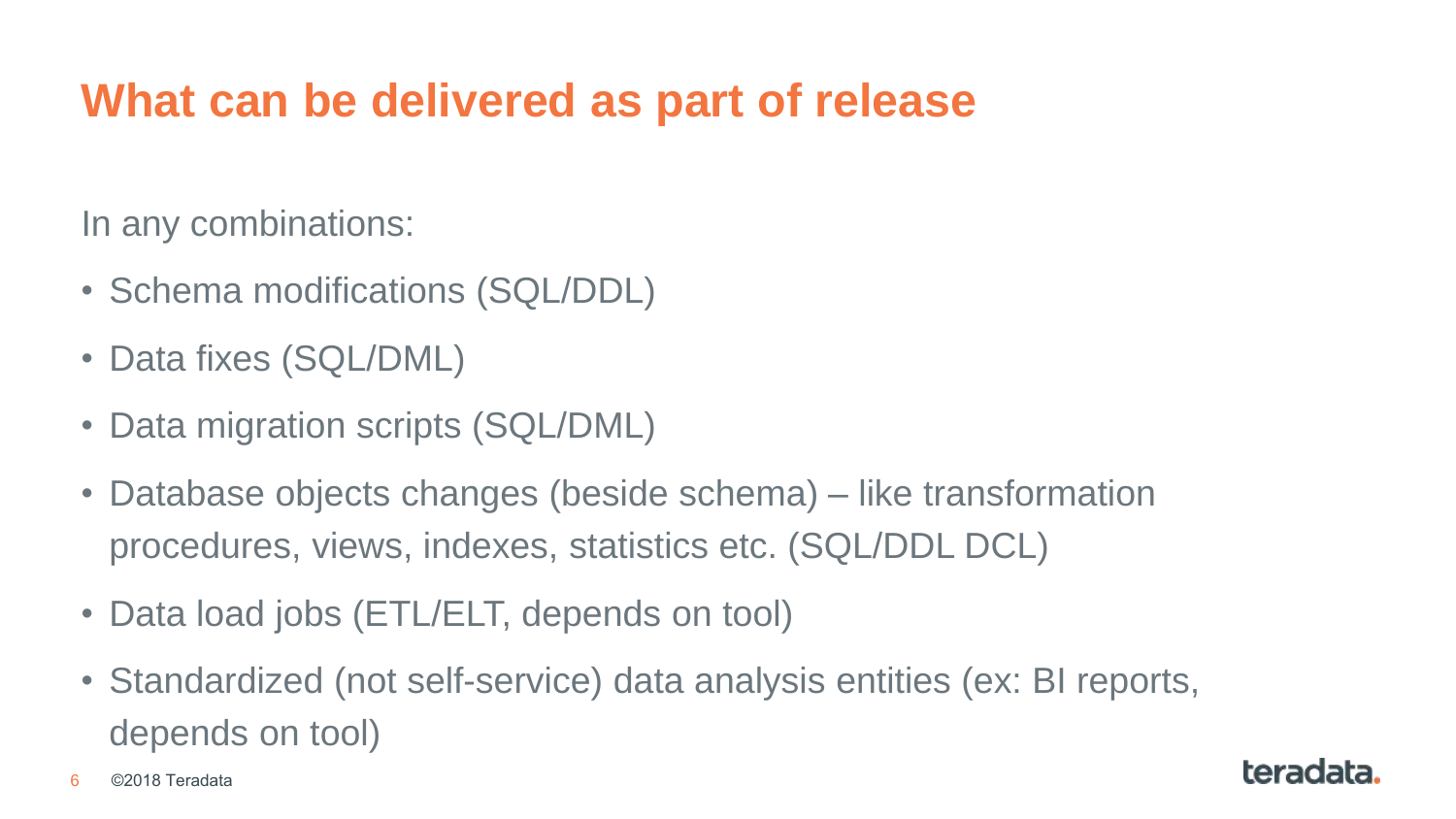## **What does a successful DevOps process looks like?**

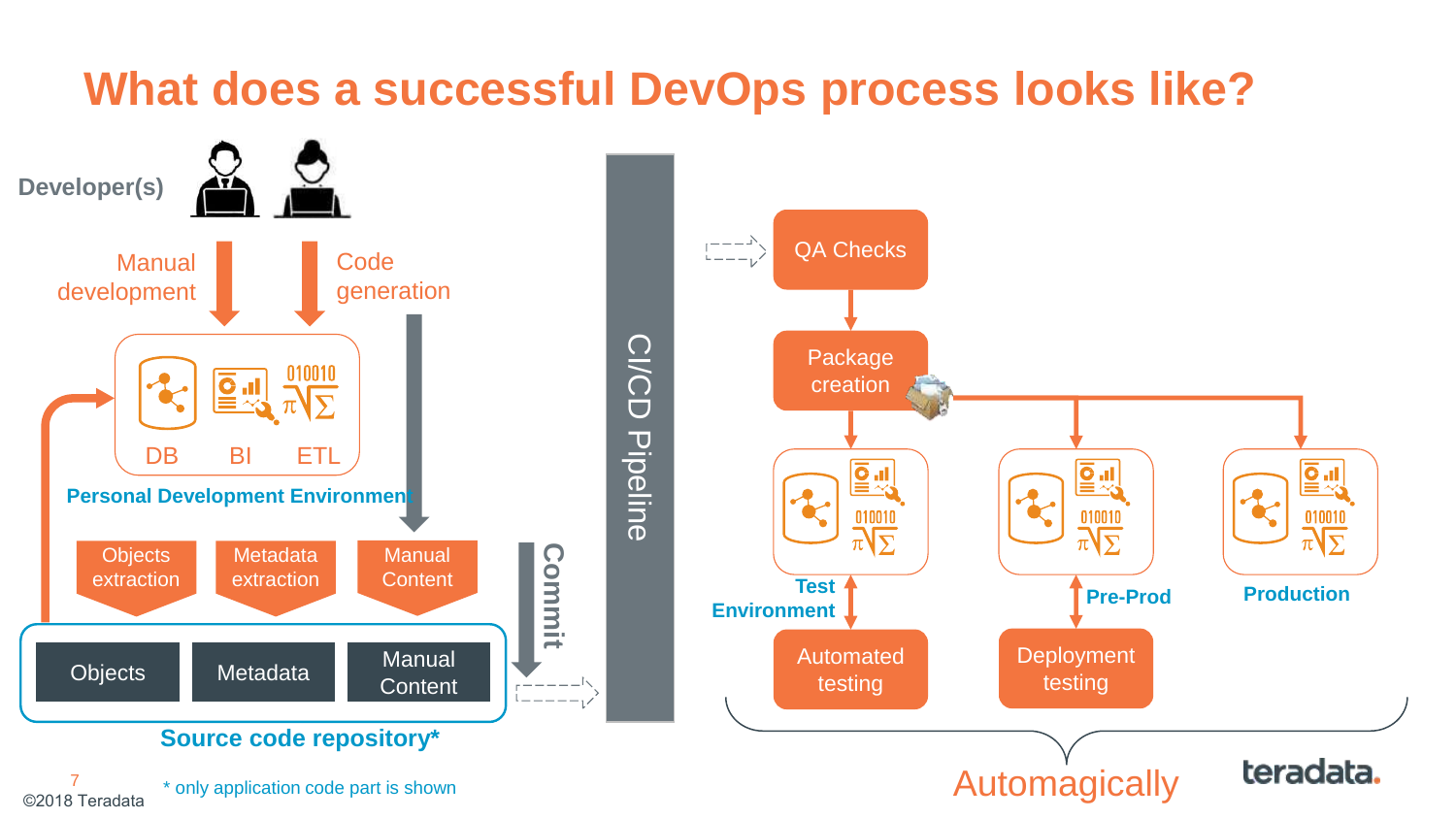Teams that do well at continuous delivery store database changes as scripts in version control and manage these changes in the same way as production application changes



– DORA, State of DevOps report, 2018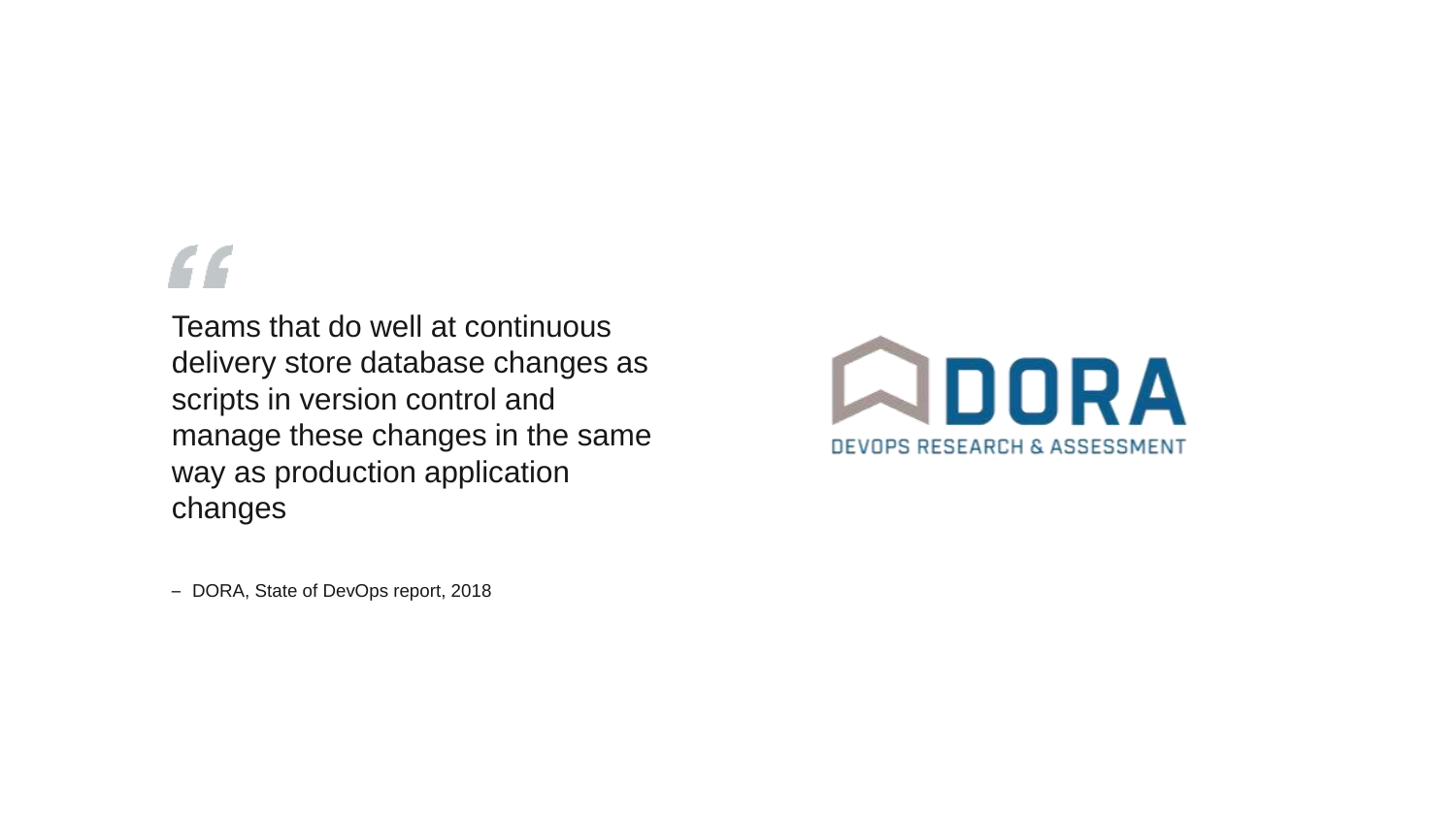# **Source version control**

git

- Everything is code
- Monorepo
- Each objects in separate file
- Clear directories structure
- Clear naming convention of files
- Clear branching strategy (GitFlow is good for the start)
- Early detection of potential conflicts

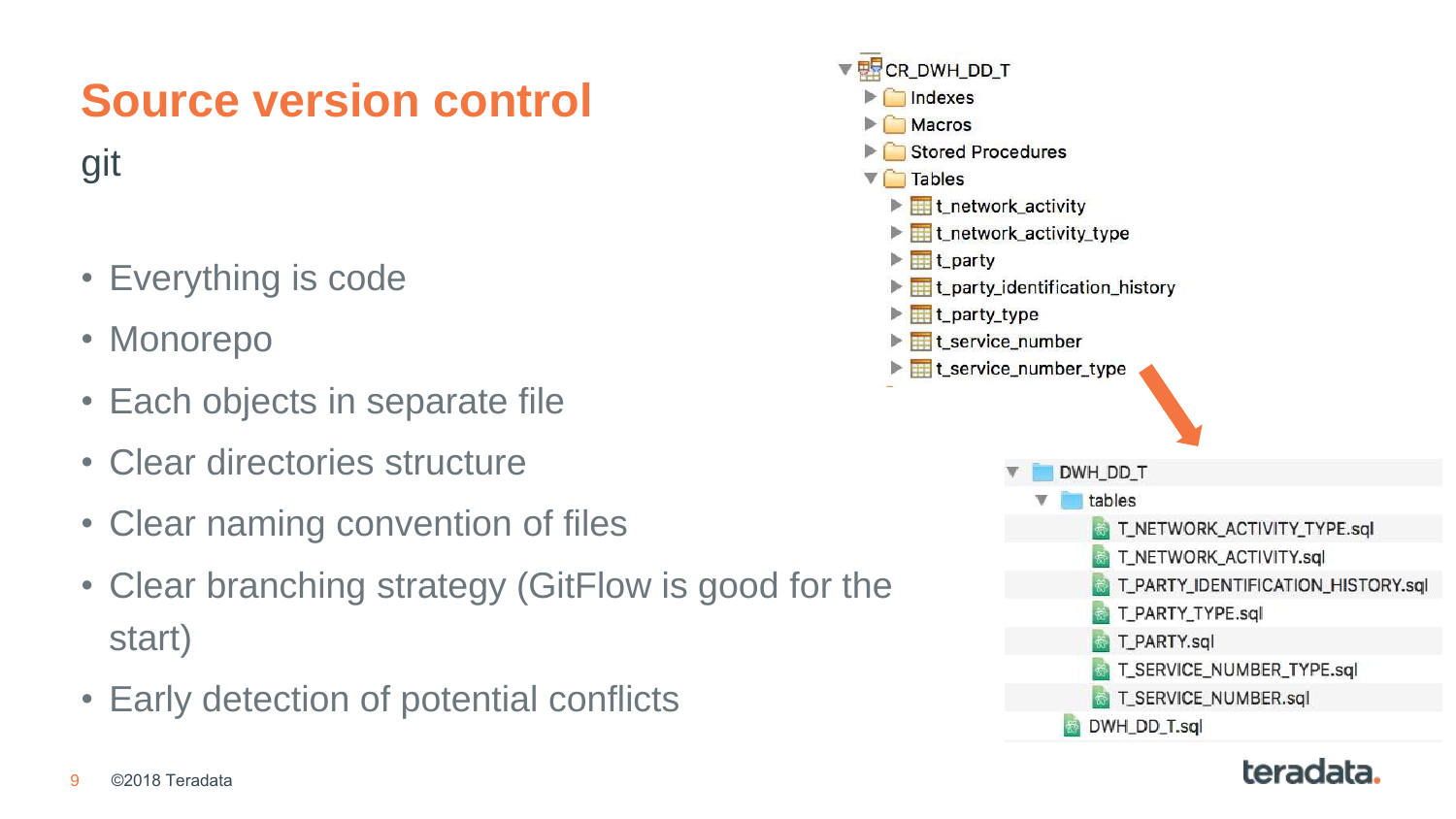## **Modular Design – controlling scope**



- Multiple business rules
- Longer to test
- Harder to get good test coverage



- Atomic processing
- Single business rule
- Change rate reduced
- Quick to test
- Easier to get good test coverage
- Easier to automate

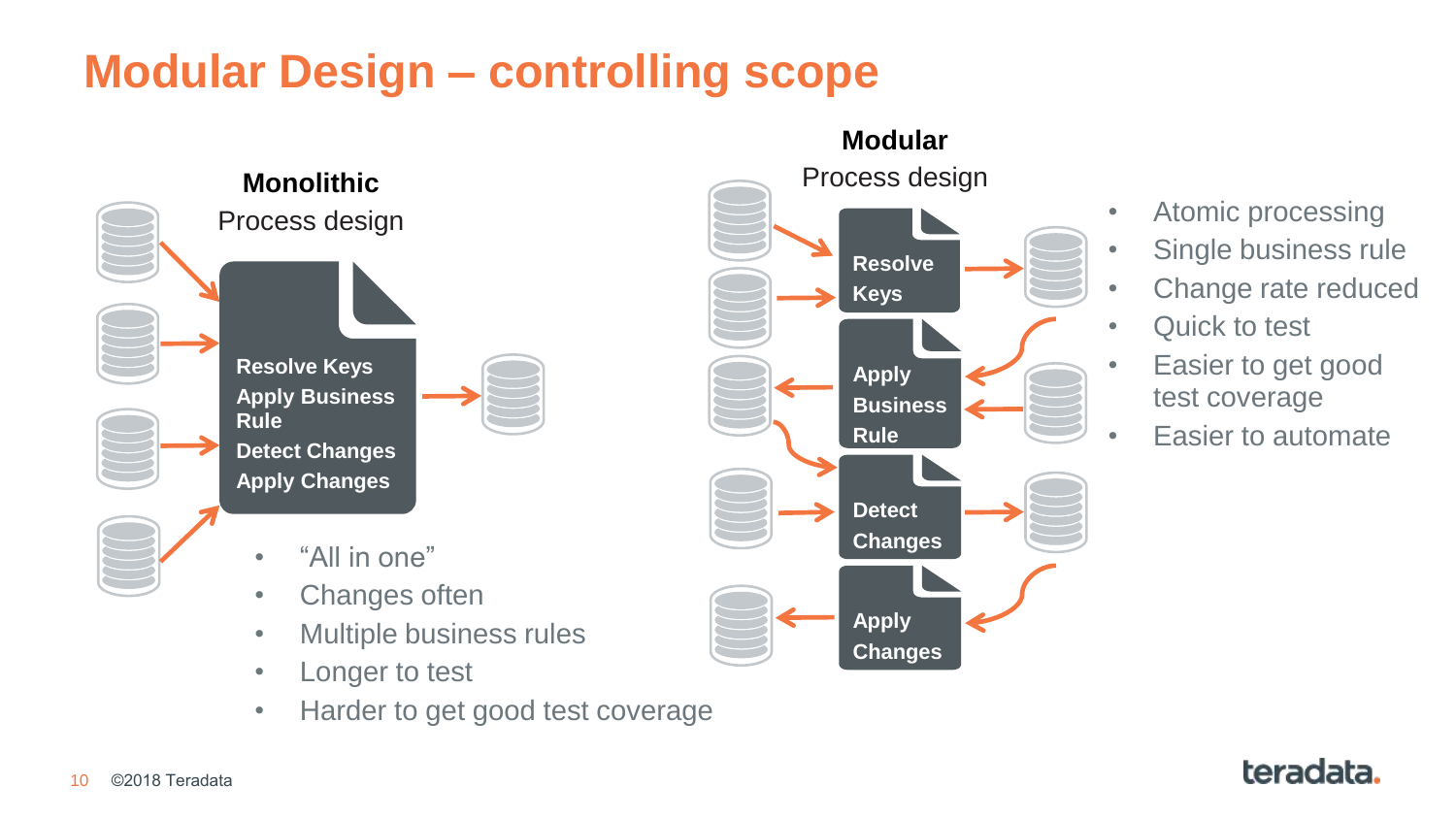## **Code build**

- Build environments from the code
	- Logically separated environments on same infrastructure
	- Totally separate environments with help of VMs
- Respect dependencies
- Partial builds
- Code tokenization
- For all tools in stack

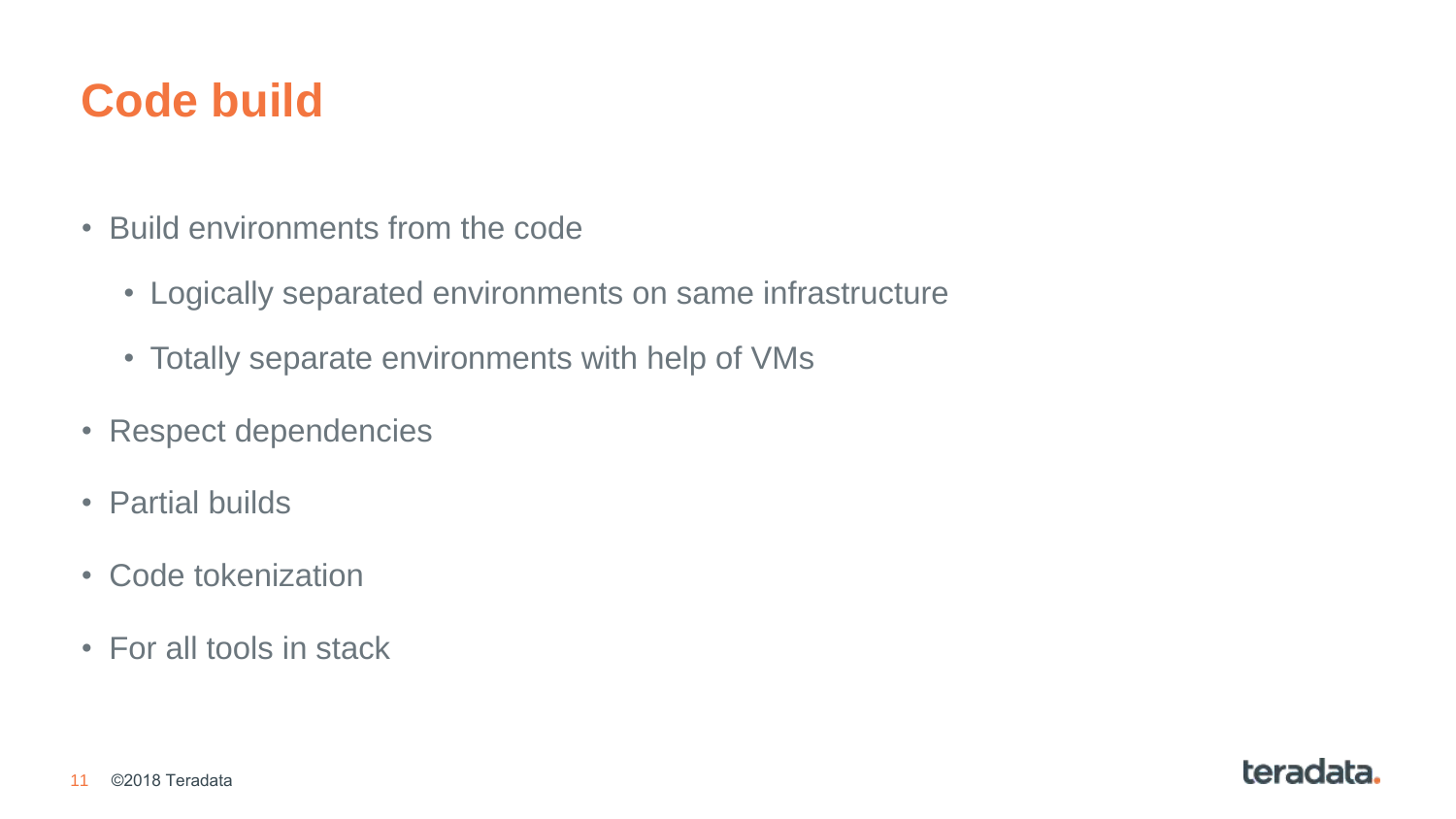## **Logically separated environments**

## For example: On-prem environments

Separate subtrees

- Database users\databases\schema prefix
- ETL server separate root folder for structure
- HDFS separate root folder for structure

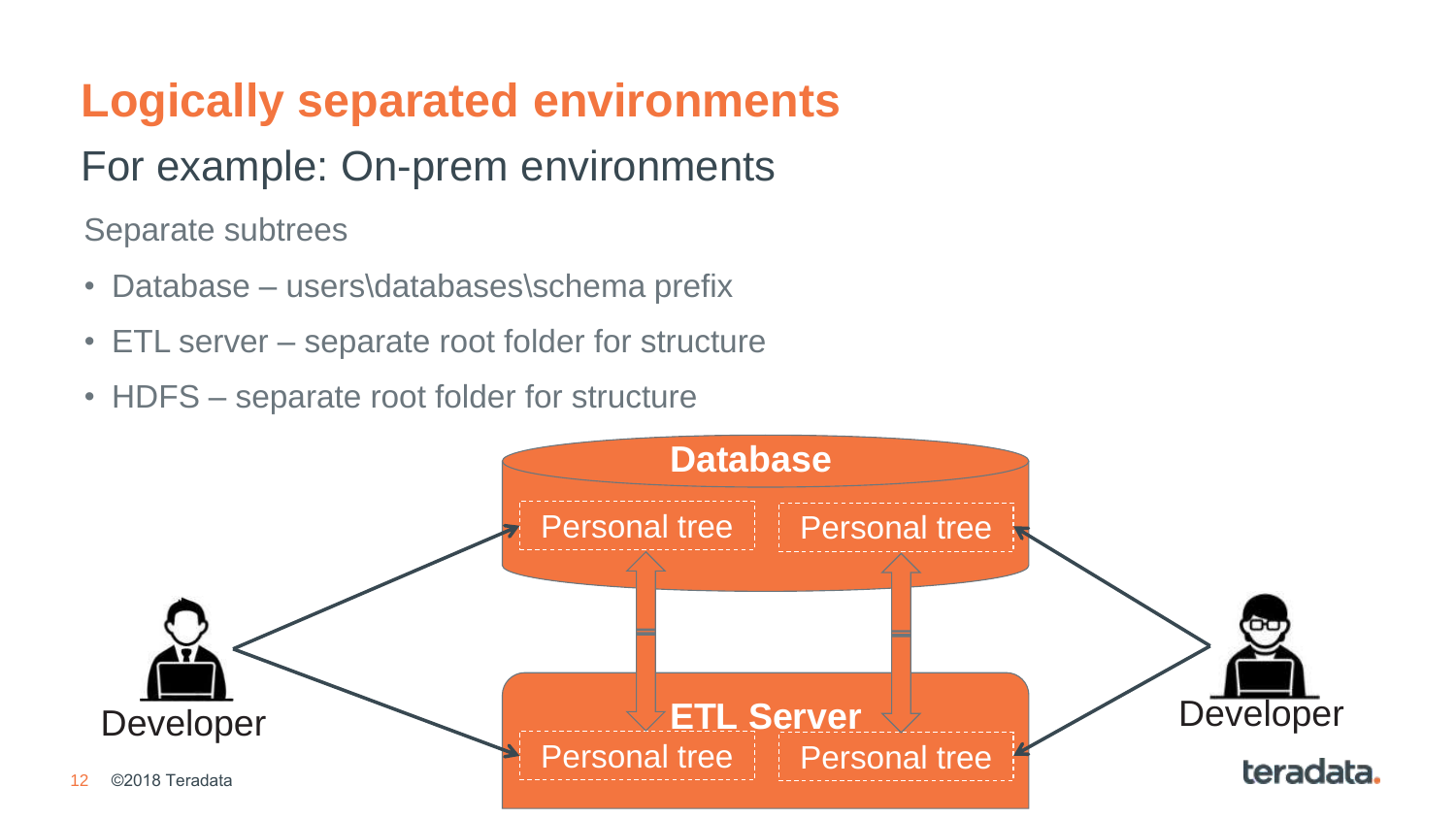## **Functional testing in data systems**

- Tests must be the code, under version control
- Testing framework
- Test data management
- Common types of tests
	- Test state of data after data transformation execution
	- Collect typical KPIs of data (count, nulls, RI, etc)
	- Coding standards check

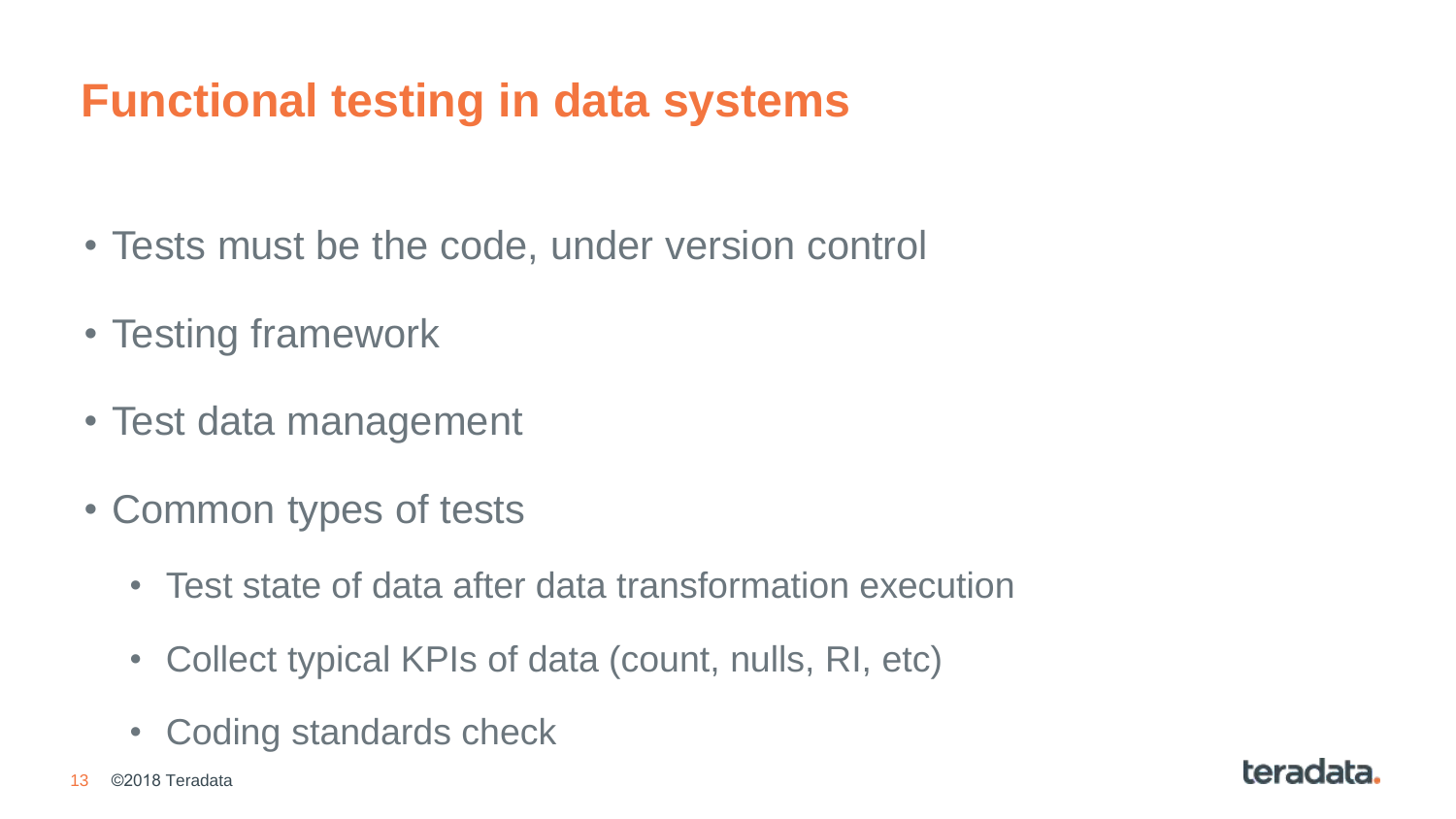## **Three steps of component test**

V Test Pages: 1 right, 0 wrong, 0 ignored, 0 exceptions Assertions: 2 right, 0 wrong, 0 ignored, 0 exceptions (13.715 seconds)

#### Test System: fit:fit.FitServer

| Expand Collapse<br>+ Included page: .FrontPage.SetUp (edit) |                                                                                                                   |                    |                          |
|-------------------------------------------------------------|-------------------------------------------------------------------------------------------------------------------|--------------------|--------------------------|
|                                                             |                                                                                                                   |                    | 1. Test data preparation |
| Create table for error data                                 |                                                                                                                   |                    |                          |
|                                                             | Execute Ddl CREATE MULTISET TABLE FV4_ADWH_DQ_T.TST_SpCreateErrorTable (FAKEFIELD VARCHAR(100))                   |                    |                          |
|                                                             |                                                                                                                   |                    |                          |
|                                                             | Insert FV4_ADWH_DQ_T.TST_SpCreateErrorTable                                                                       |                    |                          |
| <b>FAKEFIELD</b>                                            |                                                                                                                   |                    |                          |
| Anyrow                                                      |                                                                                                                   |                    |                          |
| Call SP, check return value                                 |                                                                                                                   |                    | 2. Test execution and    |
| <b>Execute Procedure</b>                                    | FV4_adwh_dq_p.SP_FINALIZE_ERROR_TABLE                                                                             |                    | validation               |
| IN_TABLE_NAME                                               | OUT_ERRORS_COUNT?                                                                                                 |                    |                          |
| TST_SpCreateErrorTable 1                                    |                                                                                                                   |                    |                          |
| Check that table still exists                               |                                                                                                                   |                    |                          |
| Query Stats                                                 |                                                                                                                   |                    |                          |
| query                                                       |                                                                                                                   | is empty?          |                          |
|                                                             | SELECT tablename from dbc.tablesv where databasename='FV4_ADWH_DQ_T' and tablename='TST_SpCreateErrorTable' false |                    |                          |
| Clean up the test data                                      |                                                                                                                   | 3. Clean test data |                          |
|                                                             | Execute Ddl DROP TABLE FV4_ADWH_DQ_T.TST_SpCreateErrorTable                                                       |                    |                          |
| ©2018 Teradata<br>14                                        |                                                                                                                   |                    | teradata.                |

14 ©2018 Teradata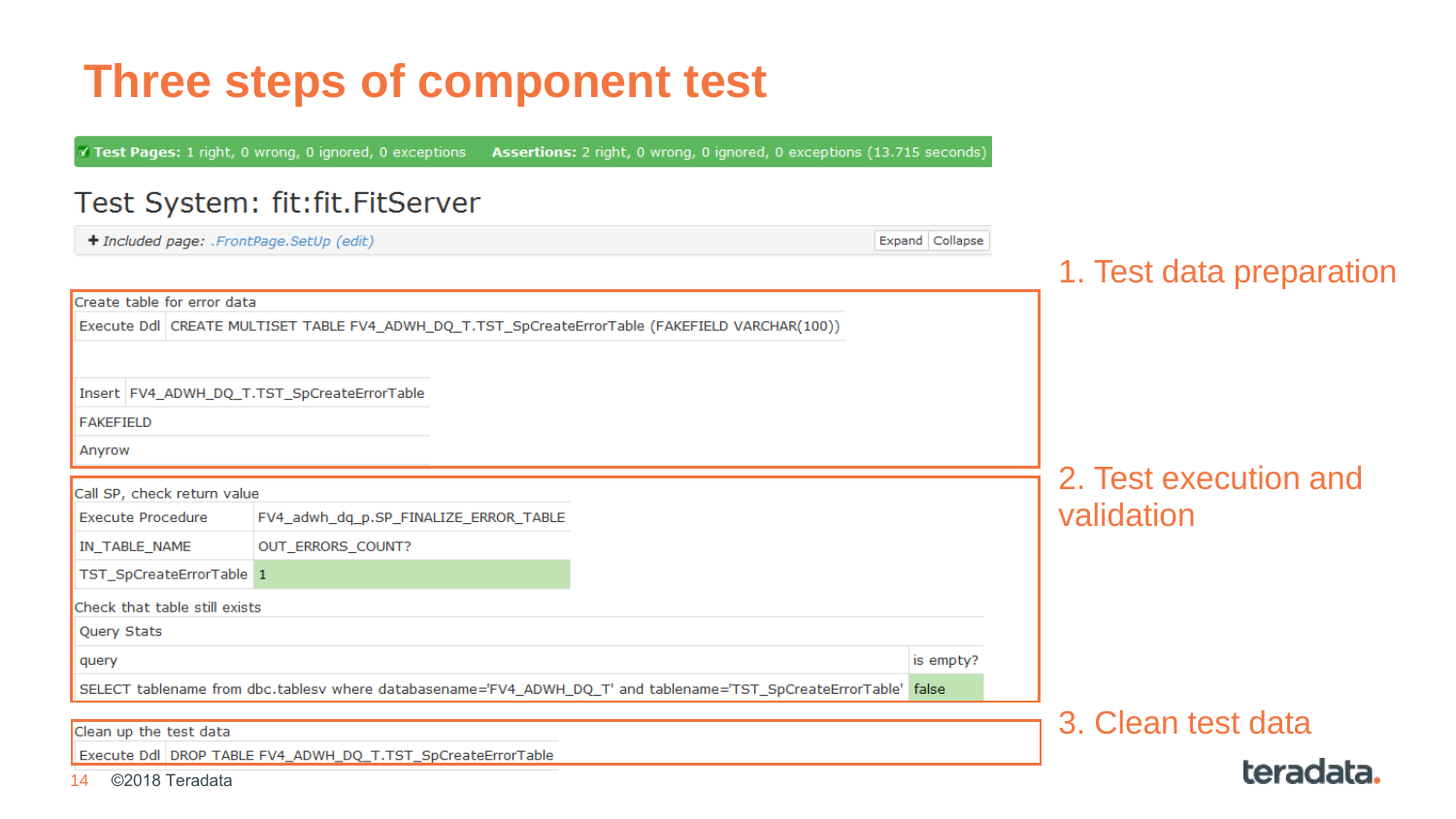## **Optimize testing scope**

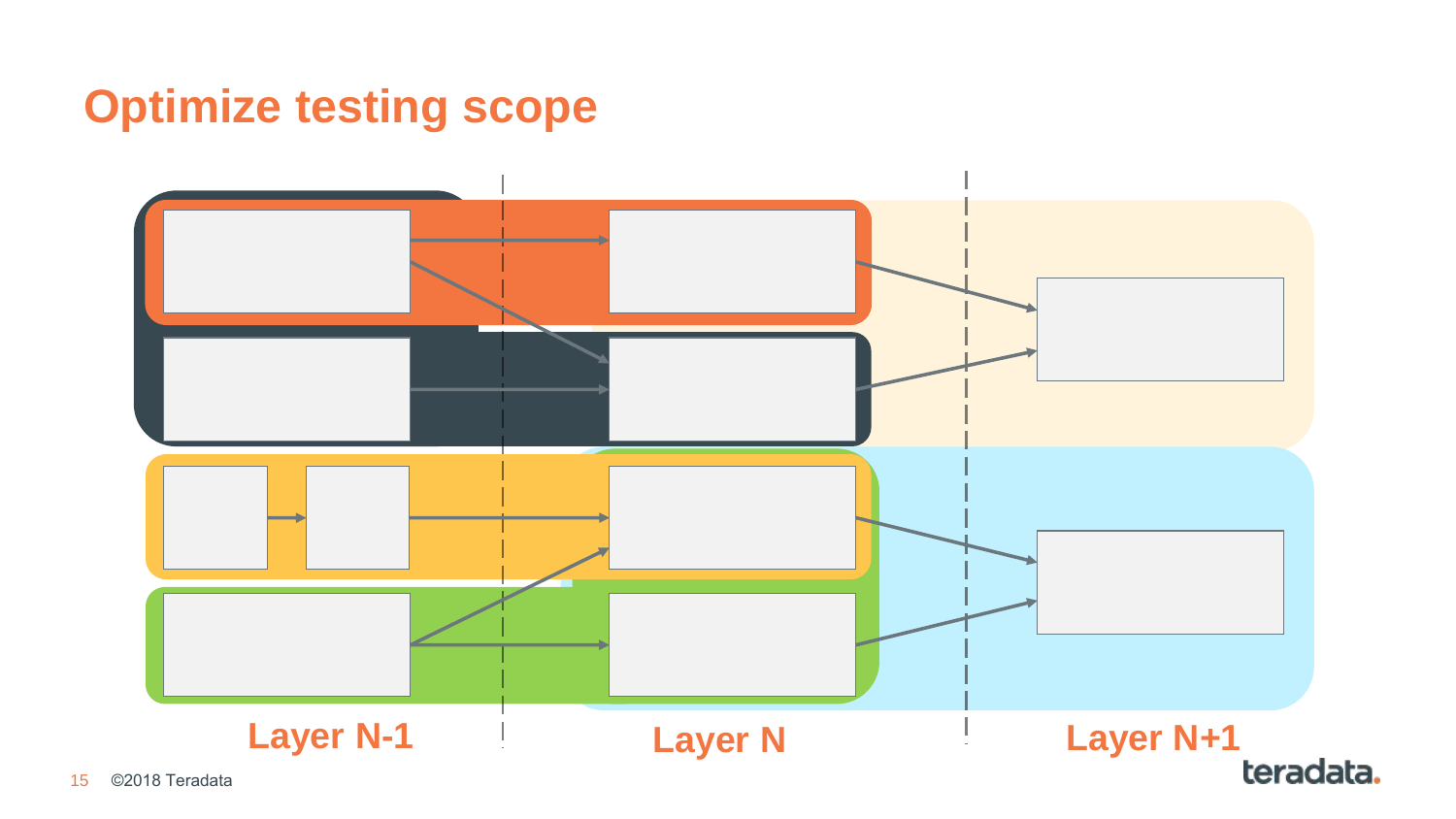## **Incremental package for database changes**

- We need to be incremental for objects with data (tables, sometimes some indexes)
- Are you sure DEVs always know best way to apply change to production table?

teradata.

- Pattern-driven approach
- Declarative way vs procedural way
	- **Spoiler:** Declarative rockz!
- Rollback strategy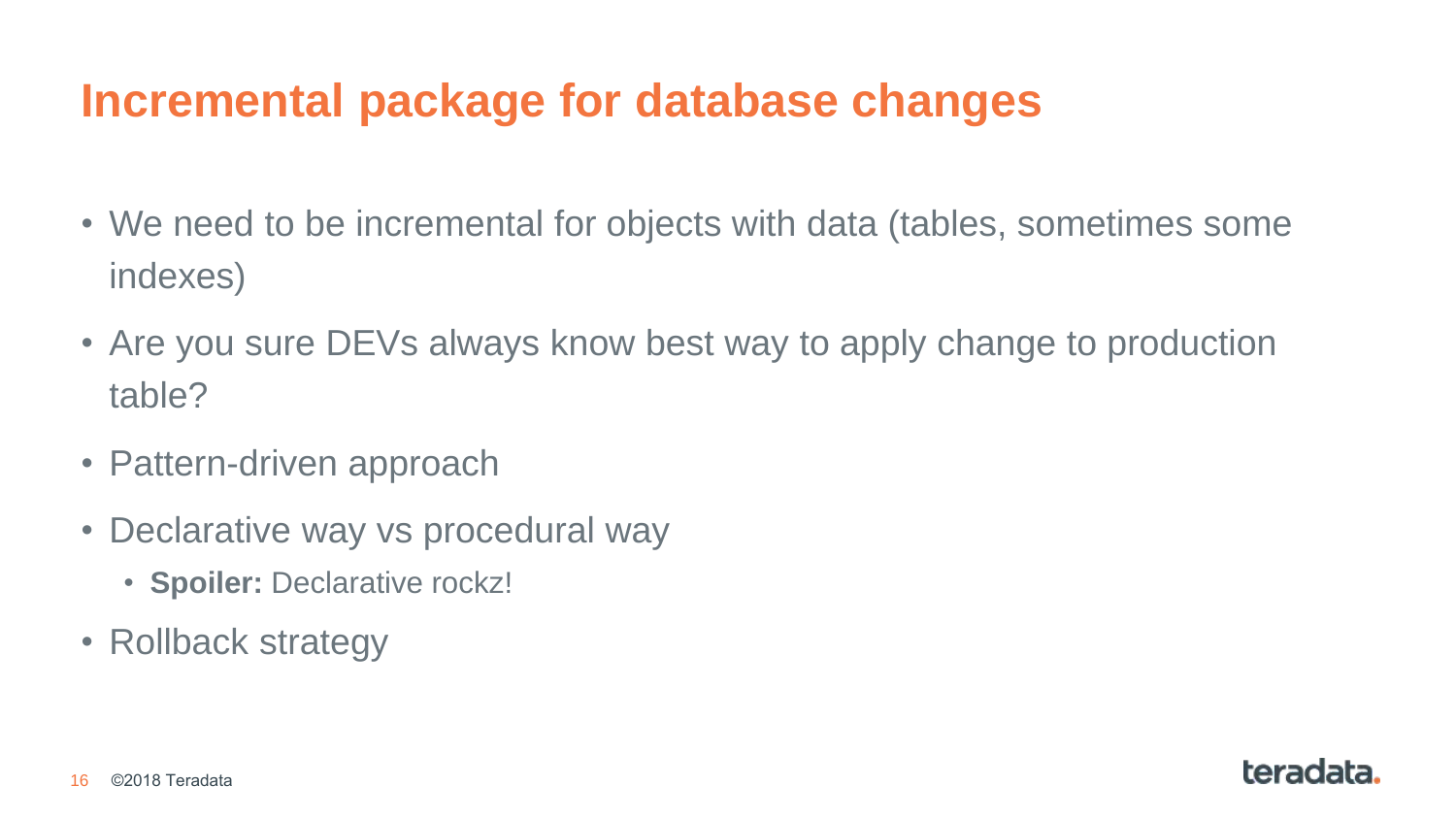## **Two main questions to answer first**

## Your own requirements

When new column is added to the table, what do you expect to see in release package?

*ALTER TABLE tbl ADD newColumn …*

### **OR**

*…*

*DROP TABLE tbl CREATE TABLE tbl (*

*newColumn…)*

When new column is added to the table, how do you expect developer reflect this change in source code file of table in git?

*ALTER TABLE tbl ADD newColumn …*

teradata.

**OR**

*…*

*CREATE TABLE tbl (*

*newColumn…)*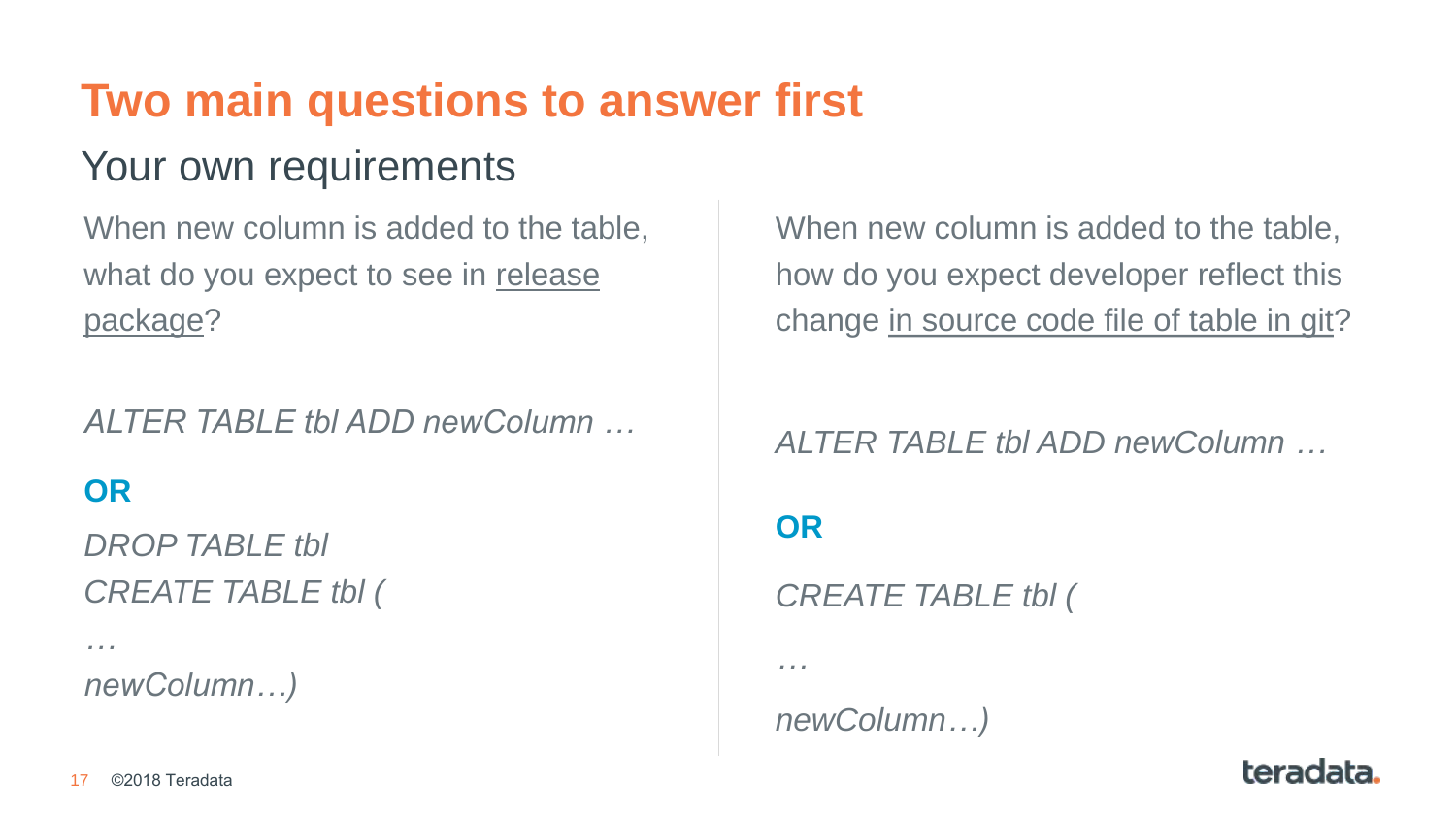## **Matrix of possible implementation alternatives**

#### **In Source Code**

| Package<br>Release<br>$\epsilon$ |               | <b>CREATE</b>   | <b>ALTER</b>    |
|----------------------------------|---------------|-----------------|-----------------|
|                                  | <b>CREATE</b> | <b>Read git</b> | <b>Weird!</b>   |
|                                  | <b>ALTER</b>  | Generate        | <b>Read git</b> |

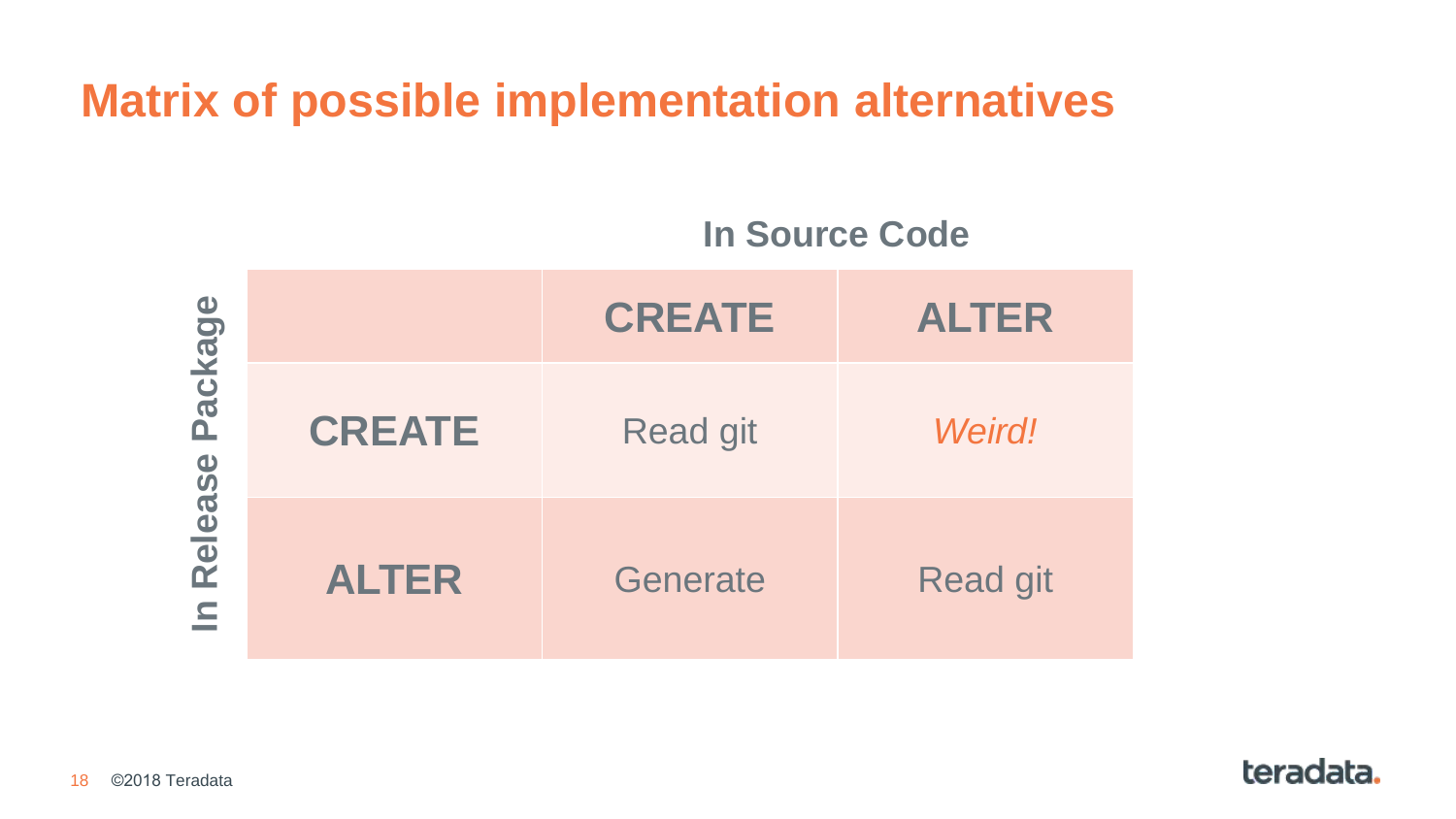

- Efficient source code management is strong foundation for other capabilities
- Modular architecture is one of key enablers to incremental build, test and delivery
- On-demand environments possible even if you don't use virtualization
- Testing automation is a challenge, but will pay off in long run
- Pattern-driven incremental package generation, rather than manual creation, will save you a lot of nerves and time
- ... and keep in mind DevOps is not only about automation ;)